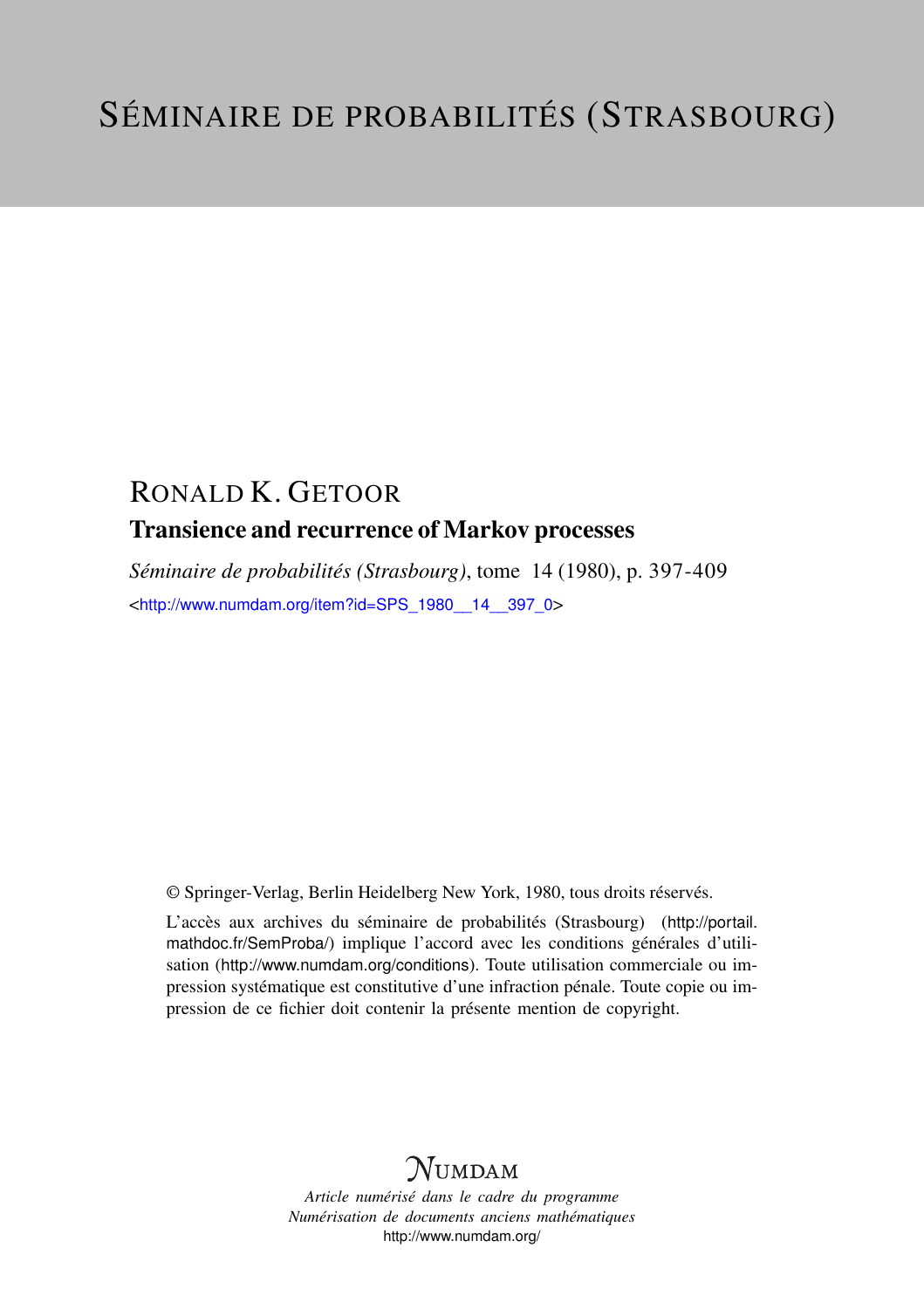#### Transience and Recurrence of Markov Processes

by R. K. Getoor<sup>\*</sup>

### 1. INTRODUCTION.

The purpose of this paper is to present an elementary exposition of some various conditions that have been used to define transience or recurrence of a Markov process. Transience is discussed in Proposition 2.2 and Corollary 2.3 while Proposition 2.4 deals with recurrence. In several important papers ([1] and [2]) Azema, Kaplan-Duflo, and Revuz have treated the question of recurrence and transience. Most of the results discussed here may be found in those papers or are easy consequences of them. Moreover, Proposition 2.4 follows in outline the series of somewhat opaque exercises II-(4.17) through II-(4.22) in [3]. In spite of this I think that an elementary and unified discussion of these ideas may be worthwhile.

### 2. STATEMENT OF RESULTS.

In this paper we assume that  $X = (\Omega, \mathcal{F}, \mathcal{F}_t, X_t, \Theta_t, P^X)$  is a Markov process with state space  $(E, \varepsilon)$  which satisfies the right hypotheses as stated in Section 9 of [4]. In particular E is a universally measurable subset of a

<sup>\*</sup> This research was supported, in part, by NSF Grant MCS 76-80623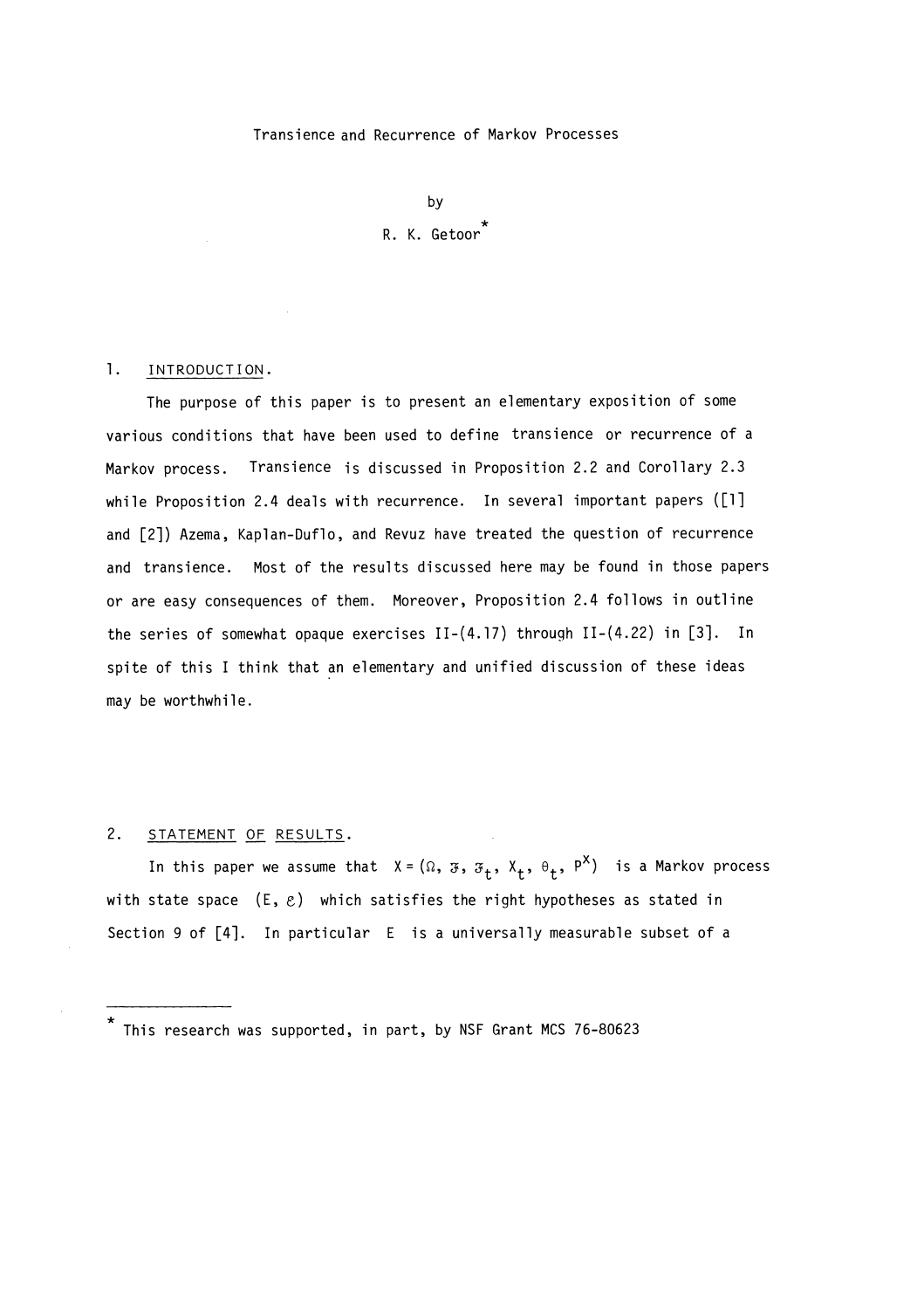compact metric space  $\hat{\epsilon}$ ,  $\varepsilon$  is the  $\sigma$ -algebra of Borel subsets of the metric space E, and  $\varepsilon^\star$  the  $\sigma$ -algebra of universally measurable subsets of E. The process X is a right continuous strong Markov process such that if f is  $\alpha$ -excessive for some  $\alpha \geq 0$ , then  $t \rightarrow f(X_t)$  is almost surely right continuous. Let  $(P_t)_{t\geq 0}$  and  $(U^{\alpha})_{\alpha\geq 0}$  be the semigroup and resolvent of X. As usual we write  $U = U^0$  for the potential kernel of X. Each  $P_t$  and  $U^{\alpha}$  sends universally measurable functions into universally measurable functions, but we do not assume that they map Borel functions to Borel functions. Moreover, we do not assume that excessive functions are nearly Borel, although they are nearly Borel in the Ray topology. However, we shall make no explicit use of the Ray topology or the Ray-space of X. We do not assume that  $P_t$ 1 = 1 and so we suppose the existence of a point  $\Delta \not\in E$  that acts as a cemetery. As usual we write  $E_A = E \cup \{\Delta\}$ and  $\zeta = \inf\{t: X_t = \Delta\}$  for the lifetime of X. Then  $P_t 1(x) = P^X(t < \zeta)$ .

We adopt the following notational conventions. A function f is a nonnegative universally measurable function on E and a set B is a universally measurable subset of E unless stated otherwise. Also any function f is automatically extended to  $E_A$  by setting  $f(\Delta) = 0$ . The statements  $f > 0$  or  $f < \infty$ mean f(x)>0 or f(x)<∞ for all x in E. For each  $\alpha \geq 0$ ,  $\mathbb{S}^\alpha$  denotes the cone of  $\alpha$  excessive functions. These are functions on E which vanish at  $\Delta$ by our convention. Let  $\varepsilon^+$  be the  $\sigma$ -algebra generated by  $\bigcup_{\alpha \geq 0} \mathbb{S}^{\alpha}$ . It is immediate from the resolvent equation that  $e^e = \sigma(s^{\alpha})$  for each fixed  $\alpha > 0$ . Under our assumptions  $c \in e^e \in e^*$ . If  $B \in e^e$ , define

(2.1)  

$$
T_B = inf \{t > 0: X_t \in B\}
$$

$$
L_B = sup \{t: X_t \in B\}
$$

where the infimum, resp. supremum, of the empty set is taken to be  $\infty$ , resp. 0. Then T<sub>B</sub> is the hitting time of B and is an  $(\mathfrak{F}_t)$  stopping, and L<sub>B</sub> is the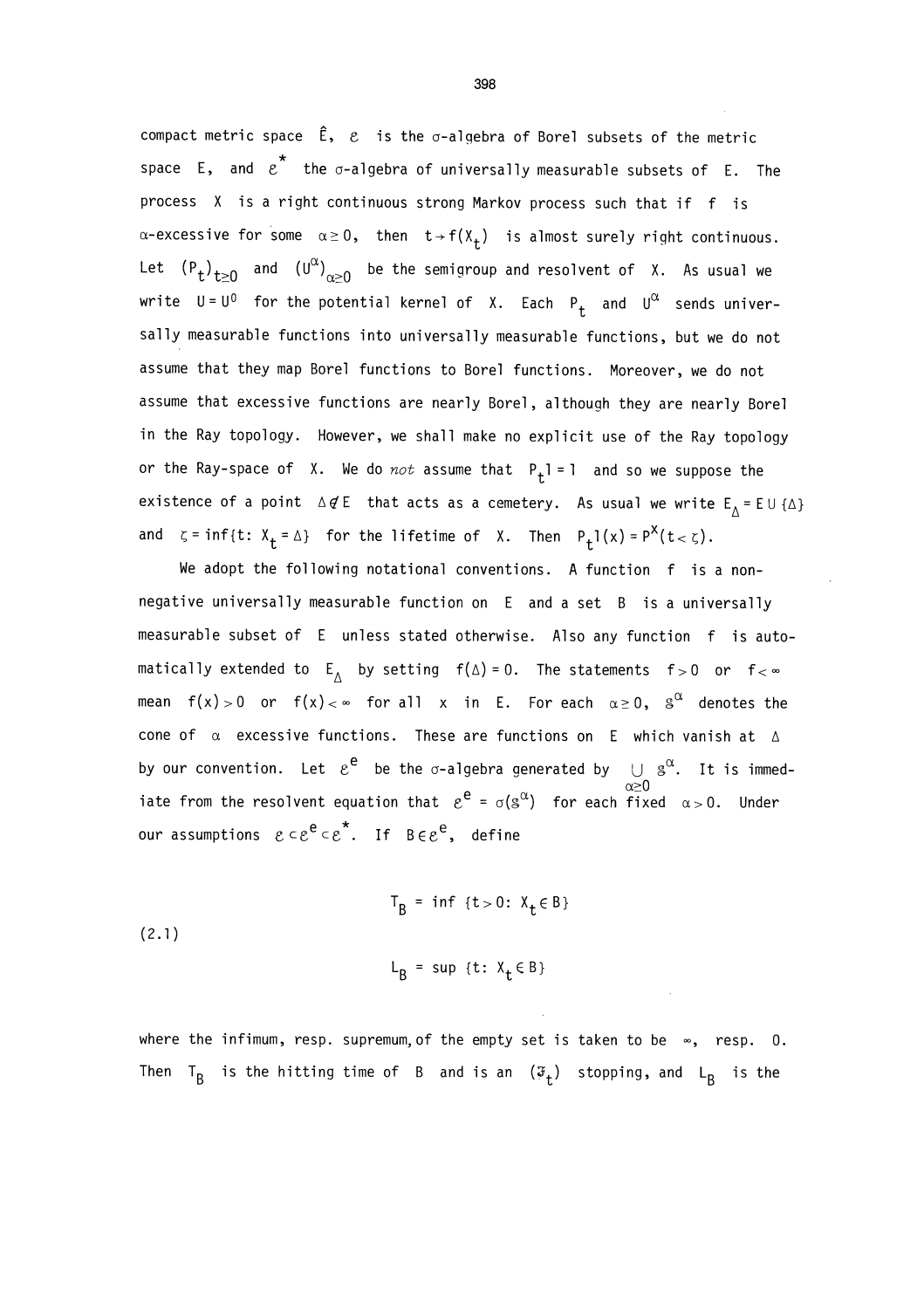last exit time from  $B$  and is  $\mathfrak F$  measurable.

A set  $B\in \mathcal{E}^e$  is called transient if  $L_R<\infty$  almost surely. We shall denote by (LSC) the condition that for some  $\alpha > 0$  the a-excessive functions are lowersemi-continuous (lsc). If  $\beta < \alpha$ ,  $\beta^{\beta} \subset \beta^{\alpha}$  and so under (LSC) all excessive functions  $(\alpha = 0)$  are  $\&sc.$  In Proposition 2.4 we shall use the (apparently weaker) condition that all excessive functions  $(\alpha = 0)$  are lsc which we denote by  $(LSC_0)$ .

We are now prepared to state our results.

- (2.2) PROPOSITION. The following conditions are equivalent.
	- (i) There exists a bounded  $h$  with Uh bounded and Uh > 0.
	- (ii) There exists a bounded finely continuous  $\varepsilon^e$  measurable  $h > 0$  $with$  Uh bounded. (Under (LSC) h may be chosen  $ksc.$ )
	- (iii) There exists a sequence  $(h_n)$  with each  $h_n$  and  $Uh_n$ bounded and  $Uh_n \rightarrow \infty$ .
	- (iv) There exists a sequence  $(B_n)$  with  $B_n + E$  and  $U(\cdot, B_n)$ bounded for each n.
	- (i') There exists  $h < \infty$  with  $0 < dh < \infty$ .
	- (ii') There exists a finely continuous  $\varepsilon^e$  measurable h with  $0 < h < \infty$  and  $Uh < \infty$ . (Under (LSC) h may be chosen  $\&sc.$ )
	- (iii') There exists a sequence  $(h_n)$  with  $h_n < \infty$  and  $Uh_n < \infty$ for each  $n$  and  $Uh_n$   $\uparrow \infty$ .
	- (iv') There exists a sequence  $(B_n)$  with  $B_n \uparrow E$  and  $U(\cdot, B_n) < \infty$ for each n.
		- (v) There exists a sequence  $(B_n)$  of transient sets with  $B_n \uparrow E$ ; that is, each  $B_n \in e^e$  and  $L_{B_n} < \infty$  almost surely.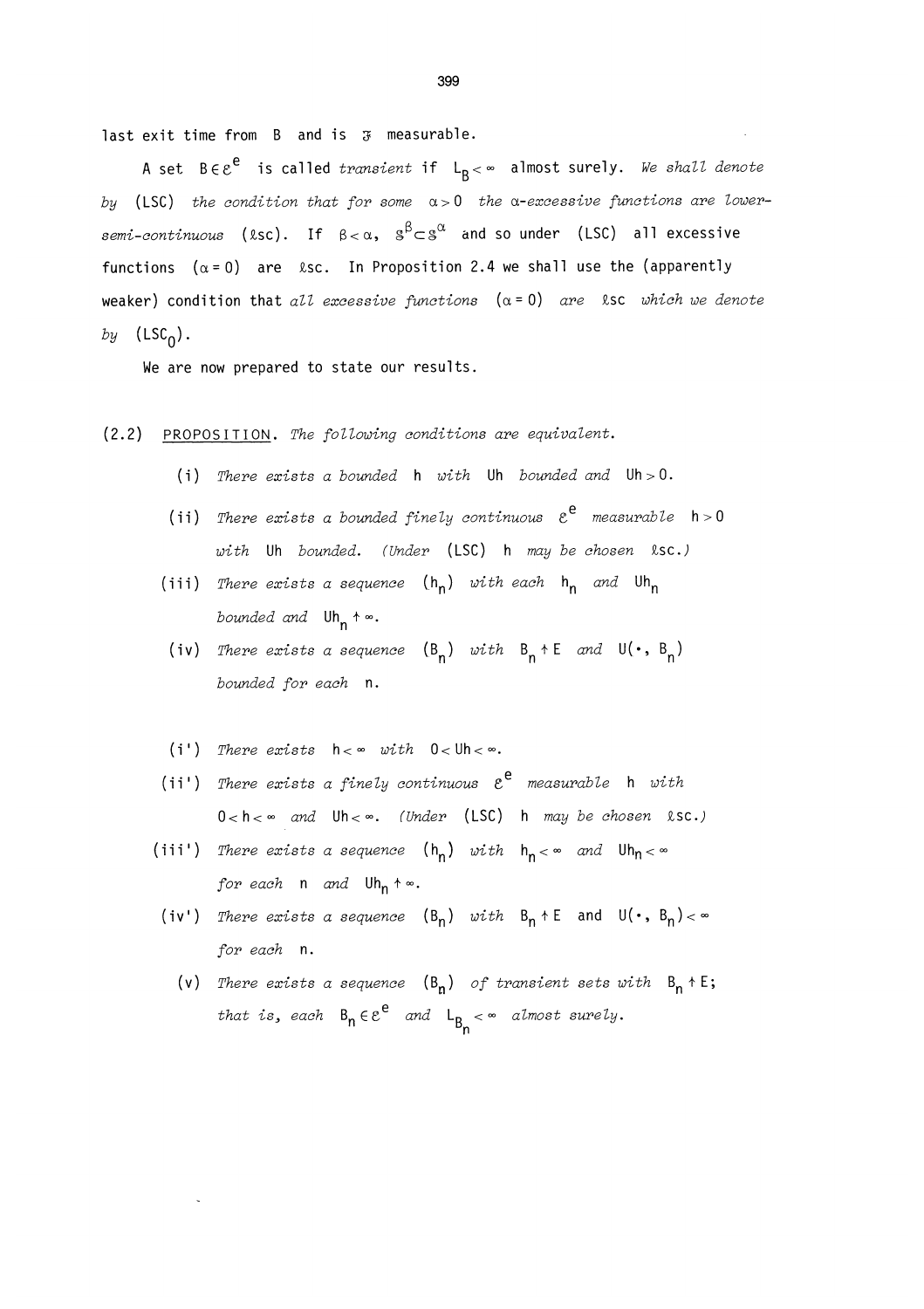If X satisfies any, and hence all, of the conditions in (2.2) we shall say that  $X$  is *transient*. It will be evident from the proof of  $(2.2)$  that the sets B<sub>n</sub> in (iv), (iv'), and (v) may be chosen finely open and  $\varepsilon^e$  measurable, and even open under (LSC). If one assumes a bit more about X, then the statements in (2.2) are equivalent to statements involving compact sets. For example, the following result is an immediate consequence of (2.2) and the fact that the sets  $B_n$  in (iv), (iv'), and (v) may be chosen open under (LSC).

- (2.3) COROLLARY. Assume (LSC) and that E is a countable union of compact sets. Then each of the following conditions is equivalent to X being transient.
	- (vi)  $U(\cdot, K)$  is bounded for all compact K.
	- (vi')  $U(\cdot, K) < \infty$  for all compact K.
	- (vii) Each compact K is transient.

We turn now to recurrence. If f is a function and  $c \in \overline{\mathbb{R}}$ , then the statement f=c means f(x)=c for all x in E. If  $B \in \mathcal{E}^e$ , define

$$
\phi_{\mathsf{R}}(x) = \mathsf{P}^{\mathsf{X}}(\mathsf{T}_{\mathsf{R}} < \infty).
$$

It is well known that  $\phi_B$  is excessive and  $\phi_B$  is called the equilibrium potential of B. Clearly  $\phi_R(x) = P^X(L_R > 0)$ .

(2.4) PROPOSITION. If E has at least two points the following conditions are equivalent.

- (i) For each B,  $U(\cdot, B) = 0$  or  $U(\cdot, B) = \infty$ .
- (ii) If B is nonvoid and finely open,  $U(\cdot, B) = \infty$ .
- (iii) If  $B \in \mathcal{E}^e$  is not polar, then  $\phi_R = 1$ .
- (iv) If  $B\in \mathcal{E}^e$  is nonvoid and finely open (or only open under  $(LSC<sub>0</sub>)$ , then  $\phi<sub>B</sub> = 1$ .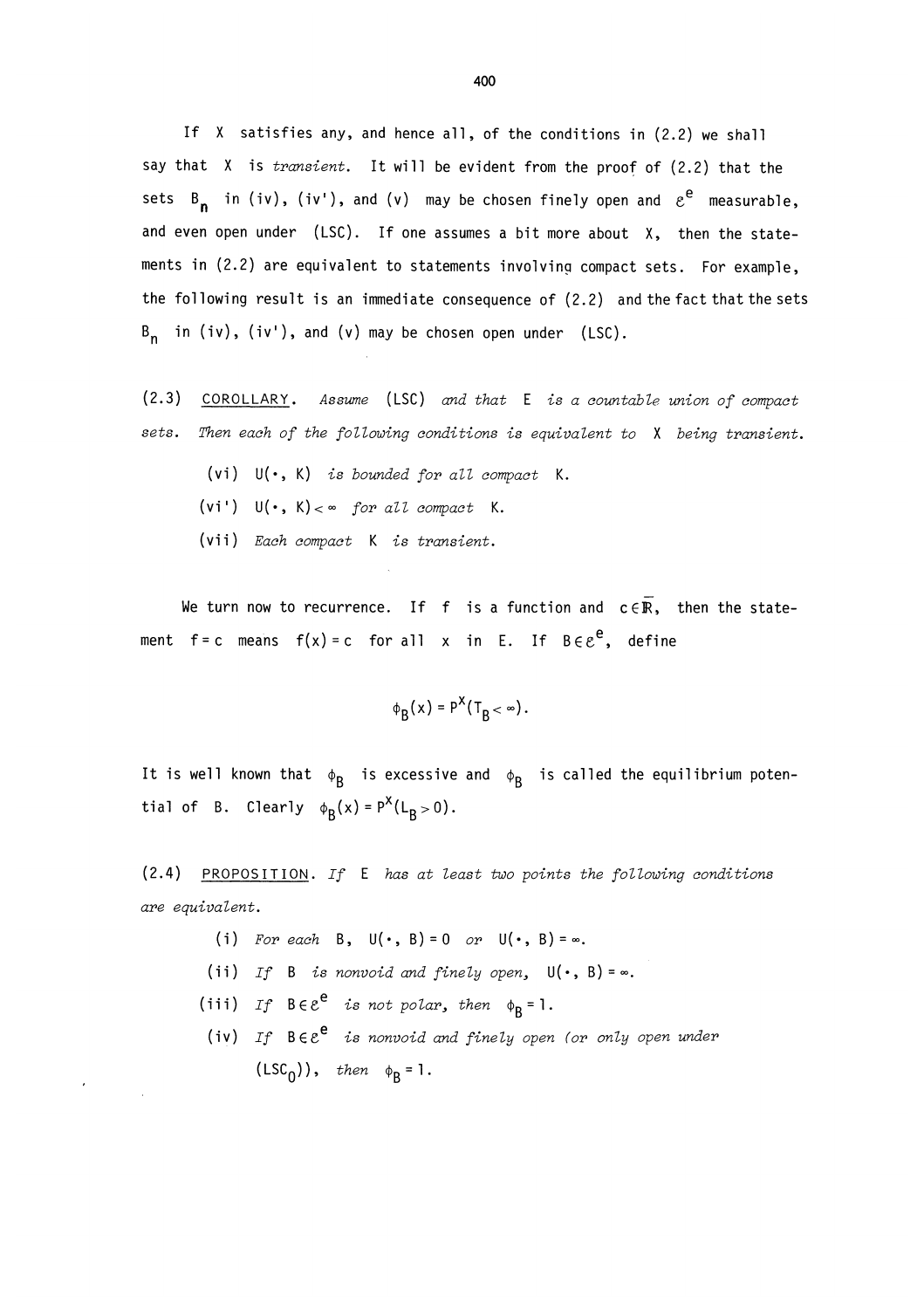- (v) Each excessive function is constant.
- (vi) If  $B \in \mathcal{E}^e$  is not polar, then  $L_B = \infty$  almost surely.
- (vii) If  $B \in \mathcal{E}^e$  is nonvoid and finely open (or only open under  $(LSC_0)$ ), then  $L_R = \infty$  almost surely.

If X satisfies any, and hence all, of the conditions in (2.4) we shall say that X is recurrent.

3. PROOFS. We begin by establishing Proposition 2.2. Clearly the statements  $(i)$ ,  $(ii)$ ,  $(iii)$ , and  $(iv)$  imply respectively the corresponding primed statements  $(i')$ ,  $(ii')$ ,  $(iii')$ , and  $(iv')$ . In addition it is obvious that  $(ii) = (i)$  and  $(ii') \Rightarrow (i')$  since  $Uh > 0$  if  $h > 0$ .

(a) (i)  $\Rightarrow$  (ii). Let h be bounded with Uh bounded and Uh > 0. Let  $g = U^{\alpha}$ h with  $\alpha > 0$ . Then Uh > 0 implies that  $g = U^{\alpha}$ h > 0. Clearly  $g \leq 0$ h and so g is bounded. From the resolvent equation

$$
\mathsf{Ug} = \mathsf{UU}^{\alpha} \mathsf{h} = \alpha^{-1} [\mathsf{Uh} - \mathsf{U}^{\alpha} \mathsf{h}] \leq \alpha^{-1} \mathsf{Uh}
$$

and so Ug is bounded. Since g is  $\alpha$ -excessive it is finely continuous and  $e^e$  measurable. Under (LSC) one may choose  $\alpha > 0$  such  $g = U^{\alpha} h$  is  $\ell$ sc. Thus  $(i) \Rightarrow (ii)$ .

- (b) (i)  $\Rightarrow$  (iii). If (i) holds let  $h_n = nh$ . Then  $Uh_n = null + \infty$ since  $Uh>0$ . If (iii) holds, let  $b_n = \sup\{1, ||h_n||, ||Uh_n||\}$ where  $\|f\|$  = sup  $\|f(x)\|$  for any function  $\,$  f, and define x h =  $\sum (2^{n}b_{n})^{-1}$  h<sub>n</sub>. Then h and Uh are bounded, and since for each  $x \in E$  there exists an n with  $Uh_n(x) > 0$ , it follows that  $Uh > 0$ .
- (c) (iv) = (iii). Let  $h_n = n l_{B_n}$ . Since for each x,  $U(x, B_n) + U(x, E) > 0$ it follows that  $Uh_n \rightarrow \infty$ .
- (d) (ii) = (iv). Let  $B_n = \{h > 1/n\}$ . Then  $B_n + E$  since  $h > 0$ . Clearly  $B_n$  is finely open and  $\varepsilon^e$  measurable, and even open under (LSC). Now l<sub>B s</sub> in and so  $U(\cdot, B_n) \le n$  Uh is bounded for each n.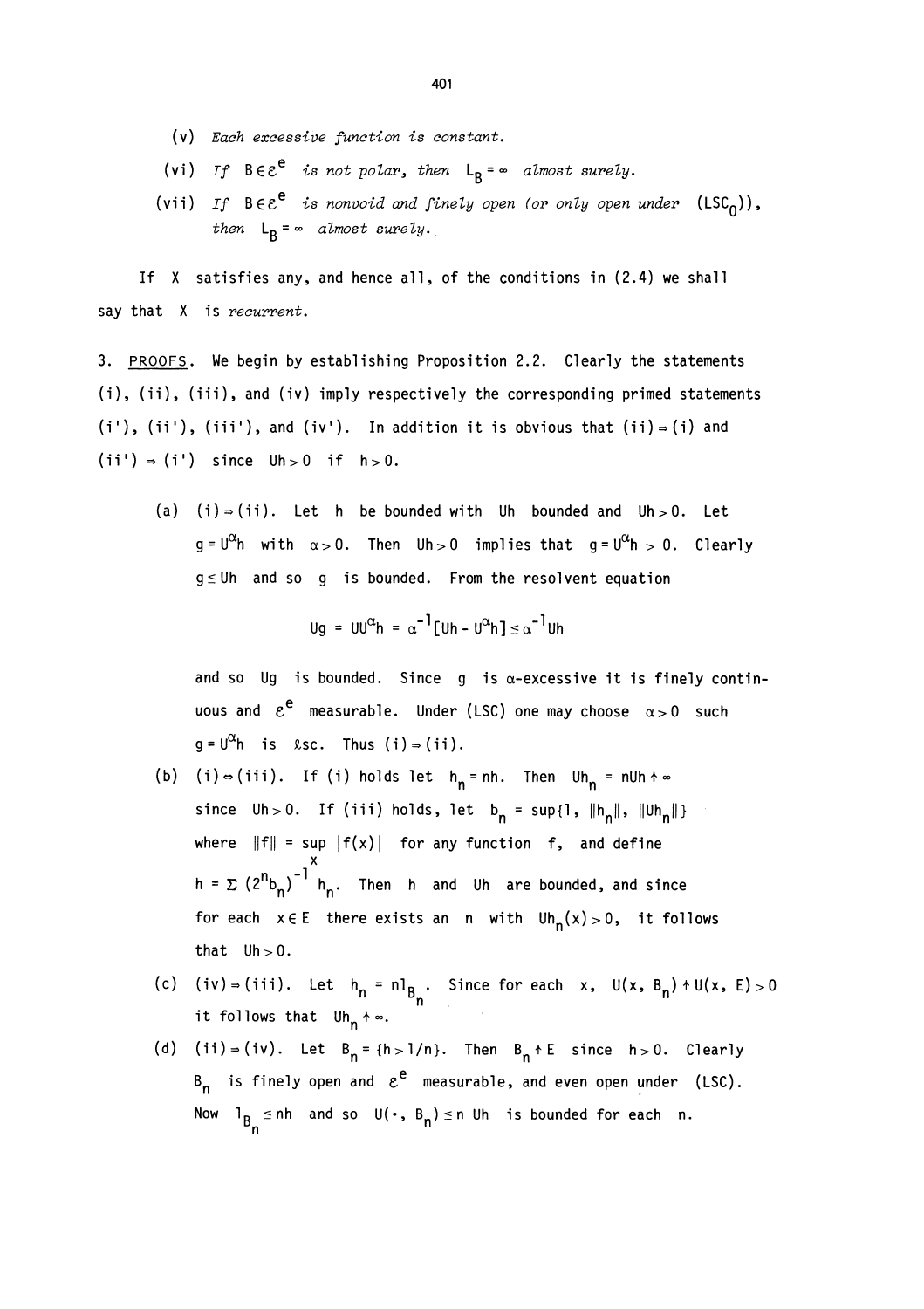We have now established the equivalence of (i), (ii), (iii), and (iv). The equivalence of the primed statements is established by exactly the same arguments except for the implication (iii')  $\Rightarrow$  (i'). We shall actually show that (iii')  $\Rightarrow$  (i) establishing the implications from the primed to unprimed statements. To this end if f is a function,  $a > 0$ , and  $A = \{Uf \le a\}$ , then

$$
U(1_Af)(x) = E^x \int_0^\infty 1_A(x_t)f(x_t)dt
$$
  

$$
\leq E^x \int_{T_A}^\infty f(x_t)dt = P_AUf(x) \leq a.
$$

Let  $(h_n)$  be the sequence in (iii'). Set

$$
h_n' = \sup_{1 \leq k \leq n} h_k \leq h_1 + \ldots + h_n.
$$

Then  $(h'_n)$  is increasing,  $Uh'_n < \infty$ , and  $Uh'_n < \infty$ . Now replacing  $h'_n$  by  $h'_n \wedge n$ we see that we may suppose that the sequence  $(h_n)$  in (iii') is increasing and that each  $h_n$  is bounded. For  $n \ge 1$  and  $k \ge 1$  let  $A_{n,k} = \{Uh_n \le k\}$  and  $I_{A_n,k}$  h, Then by the above estimate  $\mathsf{Ug}_{n,k} \leq k$ . For each fixed n,  $\mathsf{I}$  $A_{n,k}$  + E as  $k$  +  $\infty$ , and so

$$
\lim_{n} \lim_{k} \lim_{m} \lim_{n} \lim_{n} \lim_{n} \lim_{m} \lim_{n} \lim_{m} \frac{1}{m} = 0
$$

Hence for each x there exist n and k with  $\text{Ug}_{n,k}(x) > 0$ . Therefore

$$
h = \sum_{n,k} (2^{n+k} b_{n,k})^{-1} g_{n,k},
$$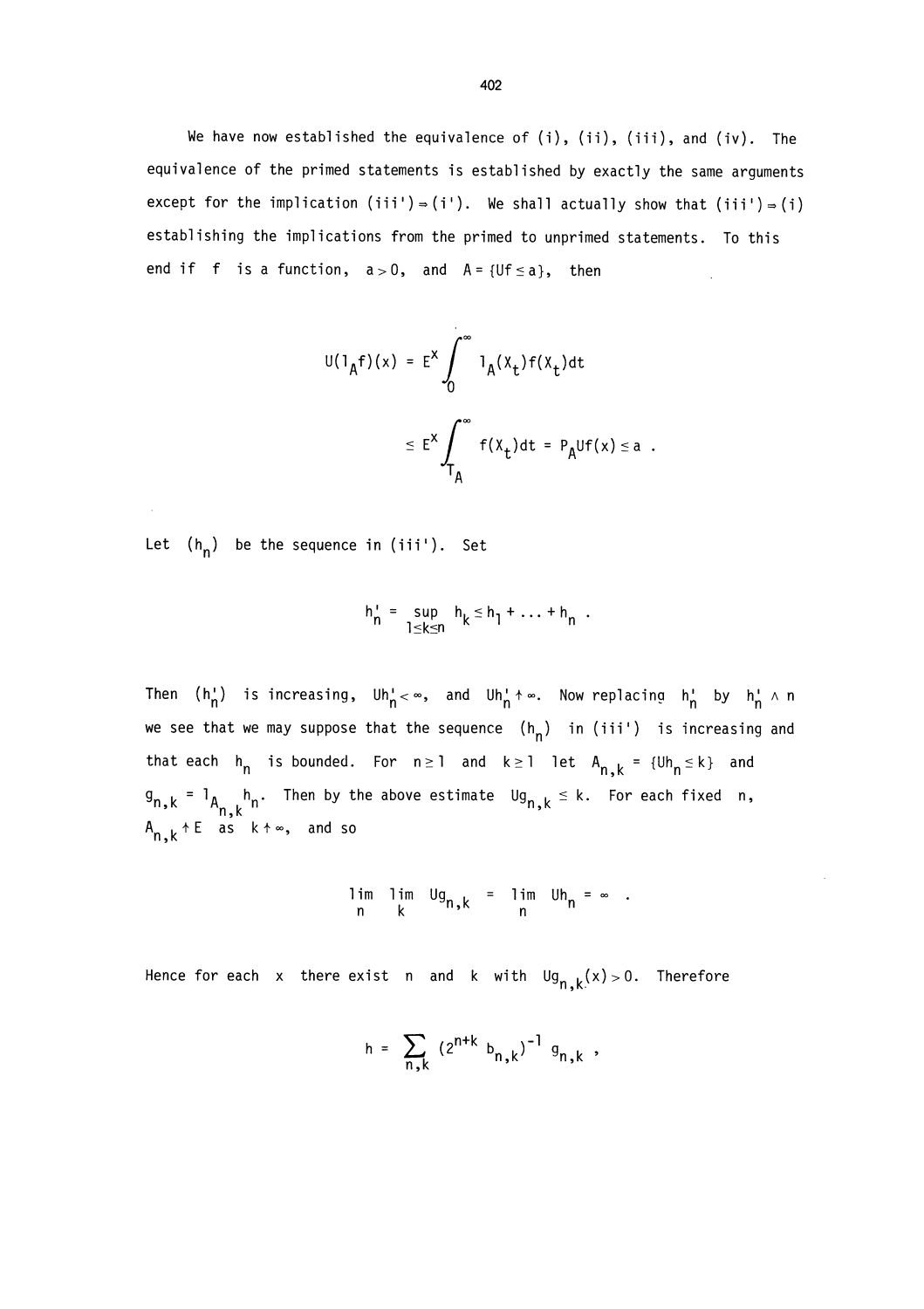where  $b_{n,k}$  = sup(1,  $||g_{n,k}||$ ,  $||Ug_{n,k}||$ ), is a bounded function with Uh bounded and  $Uh > 0$ . Hence  $(iii') = (i)$ .

This completes the equivalence of all the statements in (2.2) except (v).

(e) (i)  $\Rightarrow$  (v). Let B<sub>n</sub> = {Uh > 1/n}. Then B<sub>n</sub>  $\in$   $e^{e}$ , B<sub>n</sub> is finely open (even open under (LSC)), and  $B_n + E$ . Thus it suffices to show that each  $B_n$  is transient. To this end let  $B = {Uh > a}$  where  $a > 0$ . Then if  $t>0$ ,

$$
P_t^{Uh(x)} \ge P_{t+T_B^{\circ}\theta_t}^{Uh(x)} \ge a P^{X}(t+T_B^{\circ}\theta_t < \infty) .
$$

But  $P_t$ Uh  $\rightarrow$  0 as t  $\rightarrow \infty$  since Uh is bounded, and consequently  $P^X(n+T_B\circ \theta_n<\infty$  for all n) = 0 for each x. Therefore  $L_B<\infty$  almost surely. Hence each  $B_n$  is transient.

Before coming to the final implication we state and prove a well-known fact that will also be needed in the proof of (2.4).

(3.1) LEMMA. Let g be a bounded excessive function with  $P_t g \rightarrow 0$  as  $t \rightarrow \infty$ . Define  $g_n = n(g - P_{1/n} g)$ . Then each  $g_n$  is a bounded, nonnegative, finely continuous  $\varepsilon^e$  measurable function such that

$$
\log_n = n \int_0^{1/n} P_t g \ dt + g
$$

 $as \quad n \rightarrow \infty$ .

PROOF. Since g is excessive,  $P_{1/n}$  g is also excessive and so each g<sub>n</sub> is bounded, nonnegative, finely continuous, and  $e^e$  measurable. Now

$$
\int_0^t P_s g_n ds = n \int_0^t P_s g ds - n \int_{1/n}^{t+1/n} P_s g ds =
$$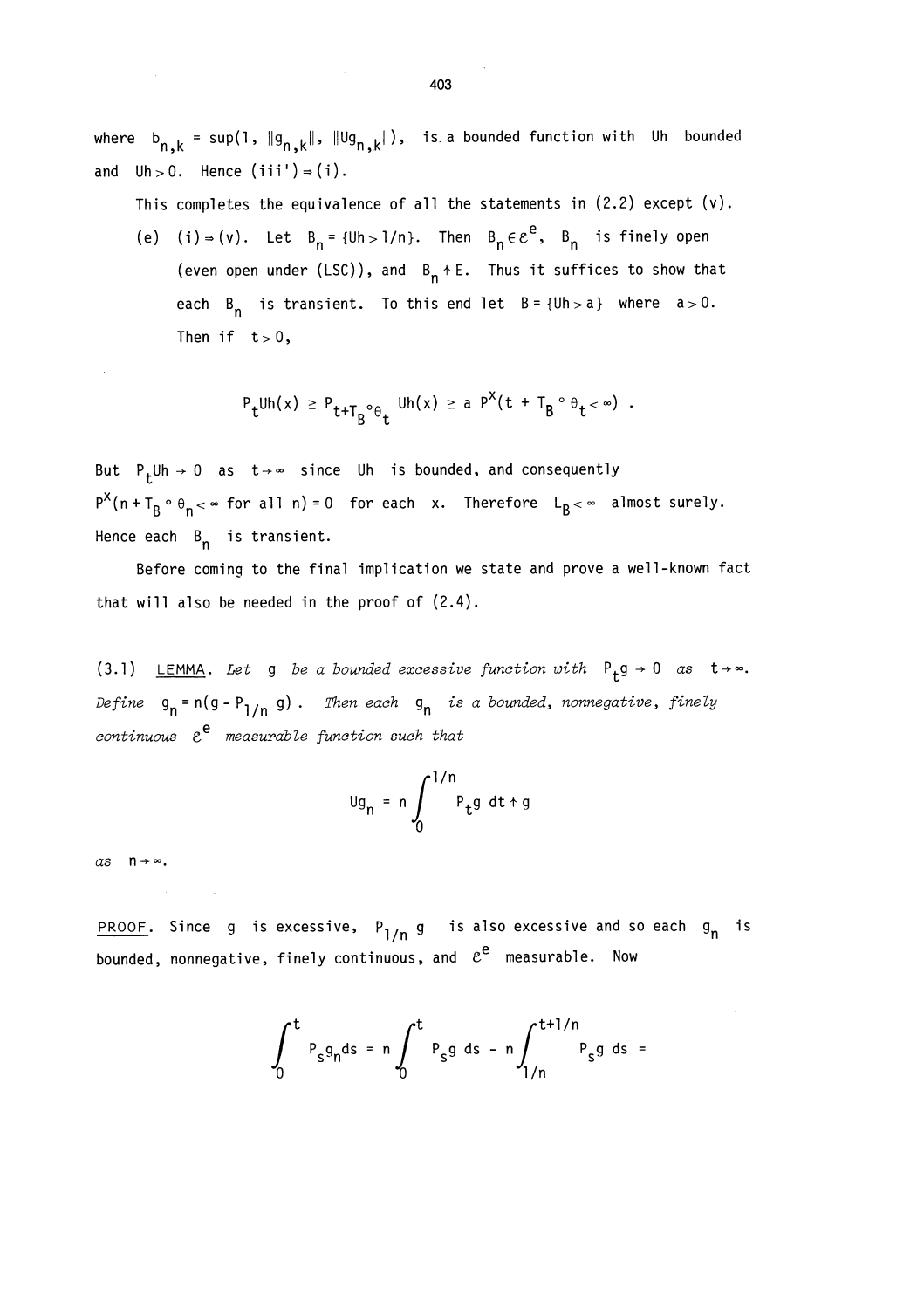$$
= n \int_0^{1/n} P_S g \, ds - n \int_t^{t+1/n} P_S g \, ds
$$

provided  $t > 1/n$ . But  $s \rightarrow P_g g$  is decreasing and so the last term is dominated by P<sub>+</sub>g. Thus letting  $t \rightarrow \infty$  and using the hypothesis we obtain Ug<sub>n</sub> = n  $\int_0^{1/n} P_{\rm s} g$  ds. Making the change of variable t=ns it is clear that  $Ug_n * g.$ 

(f) (v) = (i). Let  $B_n \in \mathcal{E}^e$  be transient with  $B_n + E$ . Fix  $B = B_n$  and let  $\phi(x) = P^X(L_B > 0) = P^X(T_B < \infty)$ . Then  $\phi$  is excessive and

$$
P_t \phi(x) = P^X(L_B \circ \theta_t > 0) = P^X(L_B > t) \to 0
$$

as  $t \rightarrow \infty$  since  $L_{B} < \infty$  almost surely. Now let  $\phi_{K}(x) = P^{X}(T_{B_{L}} < \infty)$ . Since  $B_k$  + E, it follows that  $T_{B_k}$  + 0 and so  $\phi_k$  + 1. Let  $g_{n,k} = n(\phi_k - P_{1/n} \phi_k)$ . Then  $g_{n,k} \le n$  and by (3.1),  $\log_{n,k} \uparrow \phi_k \le 1$  as  $n \to \infty$ . Therefore for each x there exist n and k with  $\log_{n,k}(x) > 0$ , and so we can construct a bounded h with Uh bounded and  $Uh > 0$  as before. This completes the proof of Proposition 2.2.

We turn now to the proof of (2.4). The following implications are obvious:  $(i) \Rightarrow (ii)$ ,  $(iii) \Rightarrow (iv)$ , and  $(v) \Rightarrow (iv)$ . We shall break up the proof into a series of steps.

(3.2) LEMMA. Assume (ii). If  $B \in \mathcal{E}^e$  is such that  $\phi_R(x)=1$  for some x in E, then  $\phi_R = 1$ .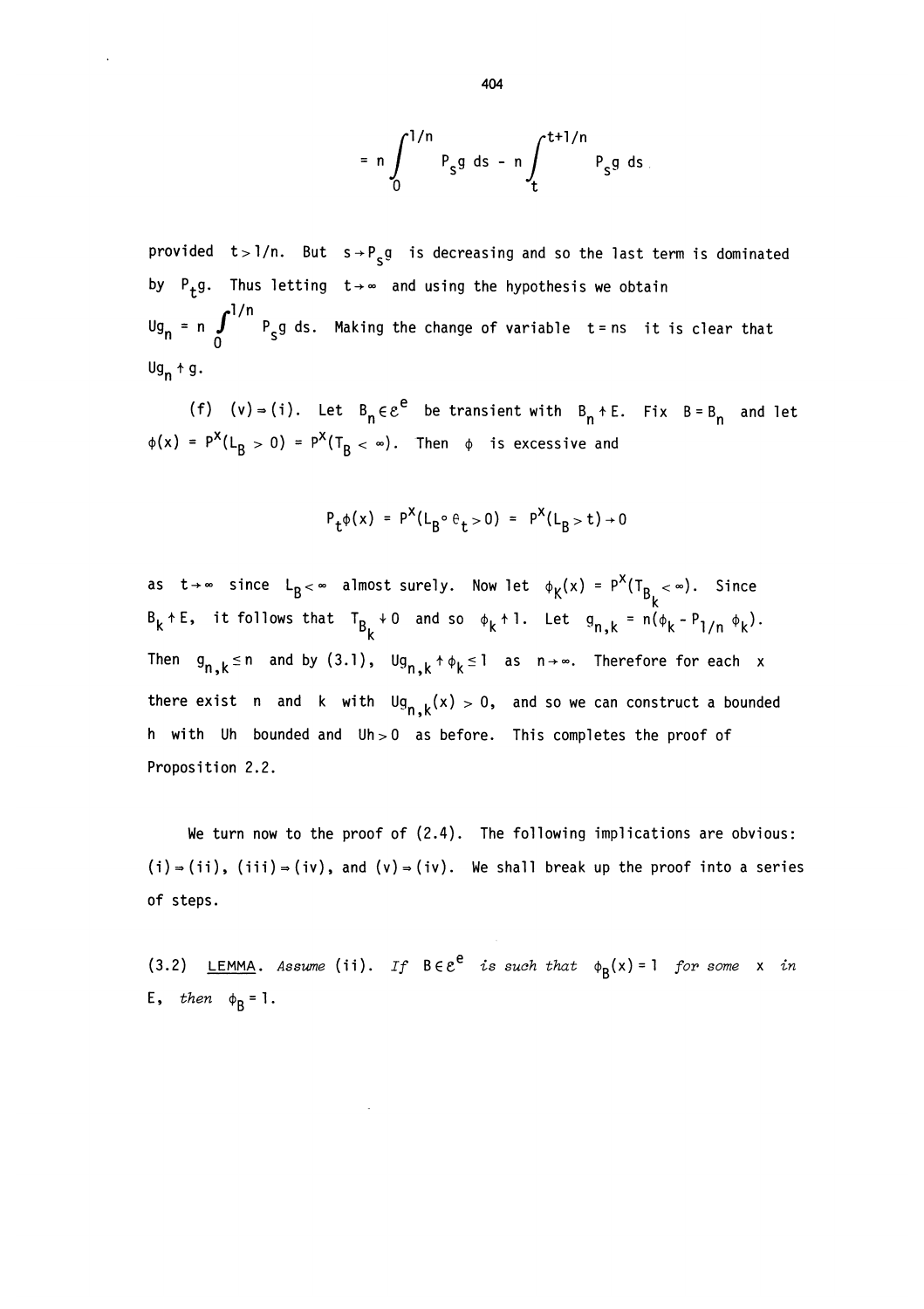PROOF. Since  $\phi_B$  is excessive,  $t \rightarrow P_t \phi_B$  is decreasing. Let  $\psi = \lim_{t \rightarrow \infty} P_t \phi_B \le \phi_B$ . Then  $P_S \psi = \lim_{t \to \infty} P_{t+s} \phi_B = \psi$  for all  $s \ge 0$ . Let  $g = \phi_B - \psi$ . Then

$$
\mathsf{P}_{\mathsf{t}} \mathsf{g} \ = \ \mathsf{P}_{\mathsf{t}} \varphi_{\mathsf{B}} \ - \ \mathsf{P}_{\mathsf{t}} \psi \ = \ \mathsf{P}_{\mathsf{t}} \varphi_{\mathsf{B}} \ - \ \psi \ \ast \ \varphi_{\mathsf{B}} \ - \ \psi
$$

as  $t\rightarrow 0$  and so g is excessive. Clearly  $P_+g\rightarrow 0$  as  $t\rightarrow \infty$  and  $g\le 1$ . Thus by (3.1) there exists a sequence  $(g_n)$  of bounded, finely continuous,  $\varepsilon^e$ measurable functions with  $\mathsf{U}g_n + g$ . If  $\mathsf{B}_n = \{g_n > 0\}$  is not empty, then (ii) implies that  $Ug_n = \infty$ . Since  $g \le 1$  we conclude that each  $g_n = 0$  and so  $g = 0$ . That is  $\phi_B = \psi$ , and hence  $P_t \phi_B = \phi_B$  for all t.

So far we have not used the hypotheses on B. Let  $D = { \phi_R < 1 }$ . Then D is finely open and  $e^e$  measurable. By assumption there exists an  $x$  with  $\phi_{\mathbf{R}}(x) = 1$ , and so

$$
1 = \phi_B(x) = P_t \phi_B(x) = E^X[\phi_B(x_t)].
$$

Consequently for each  $t \ge 0$ ,  $P^X(X_t \in D) = 0$ , which in turn implies that  $U(x, D) = 0$ . But by (ii) if D is not empty,  $U(\cdot, D) = \infty$ , and this establishes (3.2).

(ii)  $\Rightarrow$  (iv). Let  $B \in \mathcal{E}^e$  be nonvoid and finely open. If  $x \in B$ ,  $\phi_B(x) = 1$ , and so  $\phi_R = 1$  by (3.2).

 $(iv)$  =  $(v)$ . Let f be a non-constant excessive function. Then there exist  $0 < a < b$  and  $x \in E$  with  $f(x) < a$  and  $B = \{f > b\}$  nonvoid. Also B is finely open (open under  $(LSC_0)$ ). Hence  $\phi_B = 1$  by (iv). But

$$
a > f(x) \ge P_B f(x) = E^{X}[f(x_{T_B}); T_B < \infty]
$$
  

$$
\ge b P^{X}(T_B < \infty) = b\phi_B(x) = b,
$$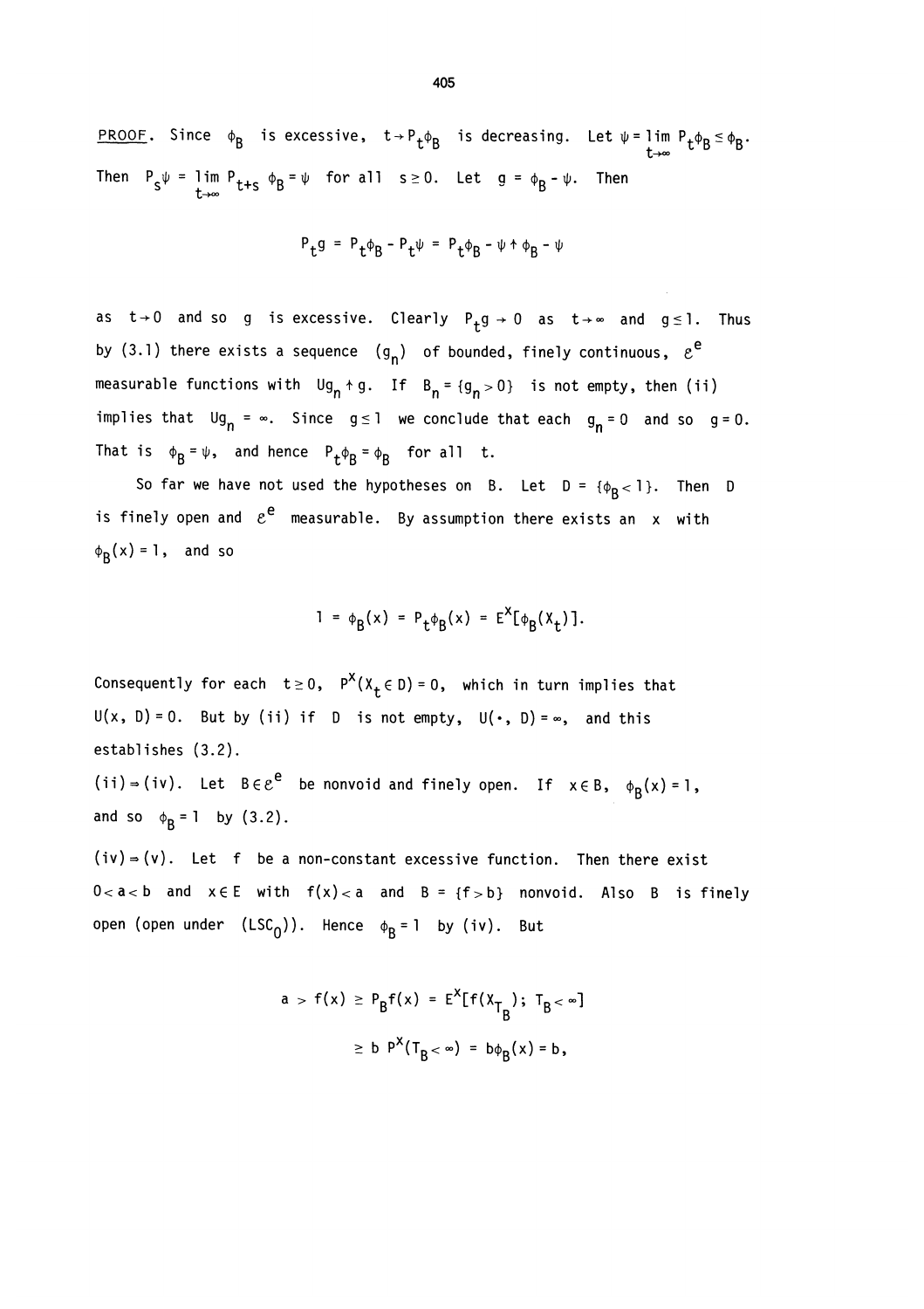establishing (v).

In view of the obvious implications mentioned above (3.2) we now have established the following: '

$$
(3.3) (i) \Rightarrow (ii) \Rightarrow (iv) \Rightarrow (v) \text{ and } (iii) \Rightarrow (iv).
$$

The next lemma is the only place where we explicitly use the assumption that E has at least two points.

 $(3.4)$  LEMMA. Assume (iv) and that E has at least two points. Then  $P^X(z \sim) = 0$  for all  $x \in E$ .

PROOF. Let  $\psi(x) = E^{X}(1 - e^{-\zeta})$ . Observe that

$$
P_t \psi(x) = E^X \{ \psi(X_t) \; ; \; t < \zeta \} = E^X \{ 1 - e^{-(\zeta - t)} \; ; \; t < \zeta \} + \psi(x)
$$

as  $t\rightarrow 0$ . Hence  $\psi$  is constant since (iv)  $\Rightarrow$  (v). Therefore  $E^{X}(e^{-\zeta}) = c$  for all x in E. Since E is a metric space with at least two points there exist x in E and a nonvoid open set  $G \subset E$  with x not in  $\overline{G}$ , the closure of G. By (iv),  $\phi_G = 1$ . Of course, since  $G \subset E$ ,  $\{T_G < \infty\} = \{T_G < \zeta\}$ . Hence

$$
c = E^{X}(e^{-\zeta}) = E^{X}(e^{-\zeta}; T_{G < \zeta})
$$
  
=  $E^{X}(e^{-T_{G}} E^{X(T_{G})}[e^{-\zeta}]; T_{G < \zeta})$   
=  $cE^{X}(e^{-T_{G}}).$ 

But  $x \notin \overline{G}$  and so  $E^X(e^{-T}G) < 1$ . Therefore  $c = 0$ , establishing (3.4).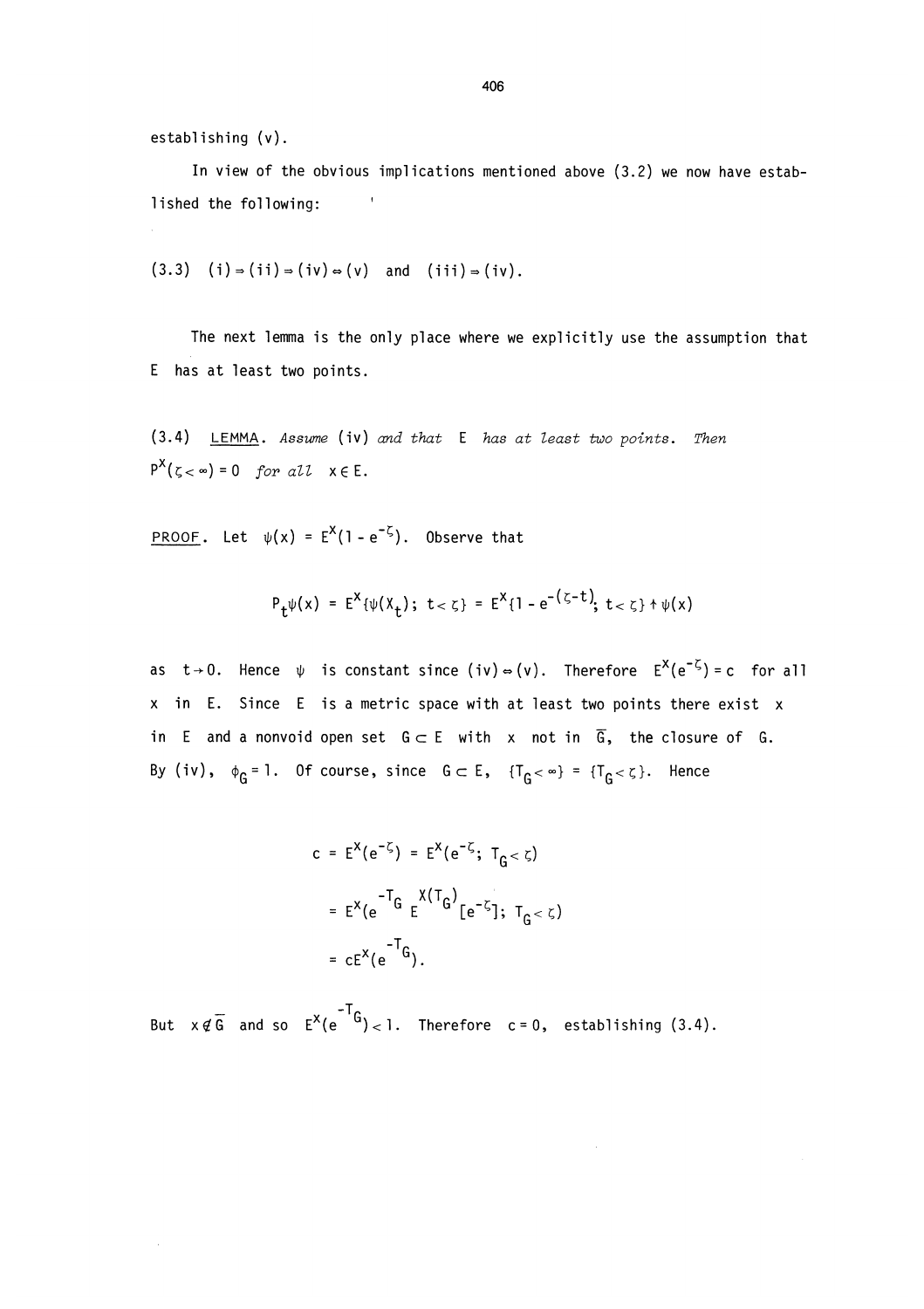(3.5) (iv)  $\Rightarrow$  (i). Let BE $\varepsilon^*$  and suppose that b = sup U( $\cdot$ , B) > 0. Let 0< a < b and  $A = \{U(\cdot, B) > a\}$ . Then by (iv),  $\phi_A = 1$ , and from (3.4),  $\zeta = \infty$  almost surely. Now fix  $x \in E$  and  $t > 0$ , and observe that

$$
E^{X} \int_{t+T_A \circ \theta_t}^{\infty} 1_B(X_s) ds = E^{X} \{E^{X}(t) \int_{T_A}^{\infty} 1_B(X_s) ds\}
$$

$$
= E^{X} \{E^{X}(t) [U(X_{T_A}, B); T_A < \infty] \}
$$

$$
\geq a P^{X}(t < \zeta) = a.
$$

Moreover

$$
U(x, B) \ge E^{x} \int_{0}^{t} 1_{B}(x_{s})ds + E^{x} \int_{t+T_{A}^{\circ}\theta_{t}}^{\infty} 1_{B}(x_{s})ds
$$

$$
\ge E^{x} \int_{0}^{t} 1_{B}(x_{s})ds + a,
$$

and letting  $t\rightarrow\infty$  we obtain  $U(x, B) \ge U(x, B) + a$ . This yields  $U(x, B) = \infty$ , establishing (i) since x is arbitrary.

 $(3.6)$  (ii)  $\Rightarrow$  (iii). Since (ii)  $\Rightarrow$  (iv),  $\zeta = \infty$  almost surely by (3.4). Suppose  $B \in \mathcal{E}^e$  is not polar. Then by (iv),  $\phi_B = c$  where c is a strictly positive constant. Hence for each  $x \in E$  and  $t > 0$ 

$$
c = P^{X}(T_{B} < \infty) = P^{X}(T_{B} \le t) + P^{X}(t < T_{B}, T_{B} < \infty)
$$
  
=  $P^{X}(T_{B} \le t) + E^{X}[P^{X}(t)(T_{B} < \infty); t < T_{B}]$   
=  $P^{X}(T_{B} \le t) + cP^{X}(t < T_{B}),$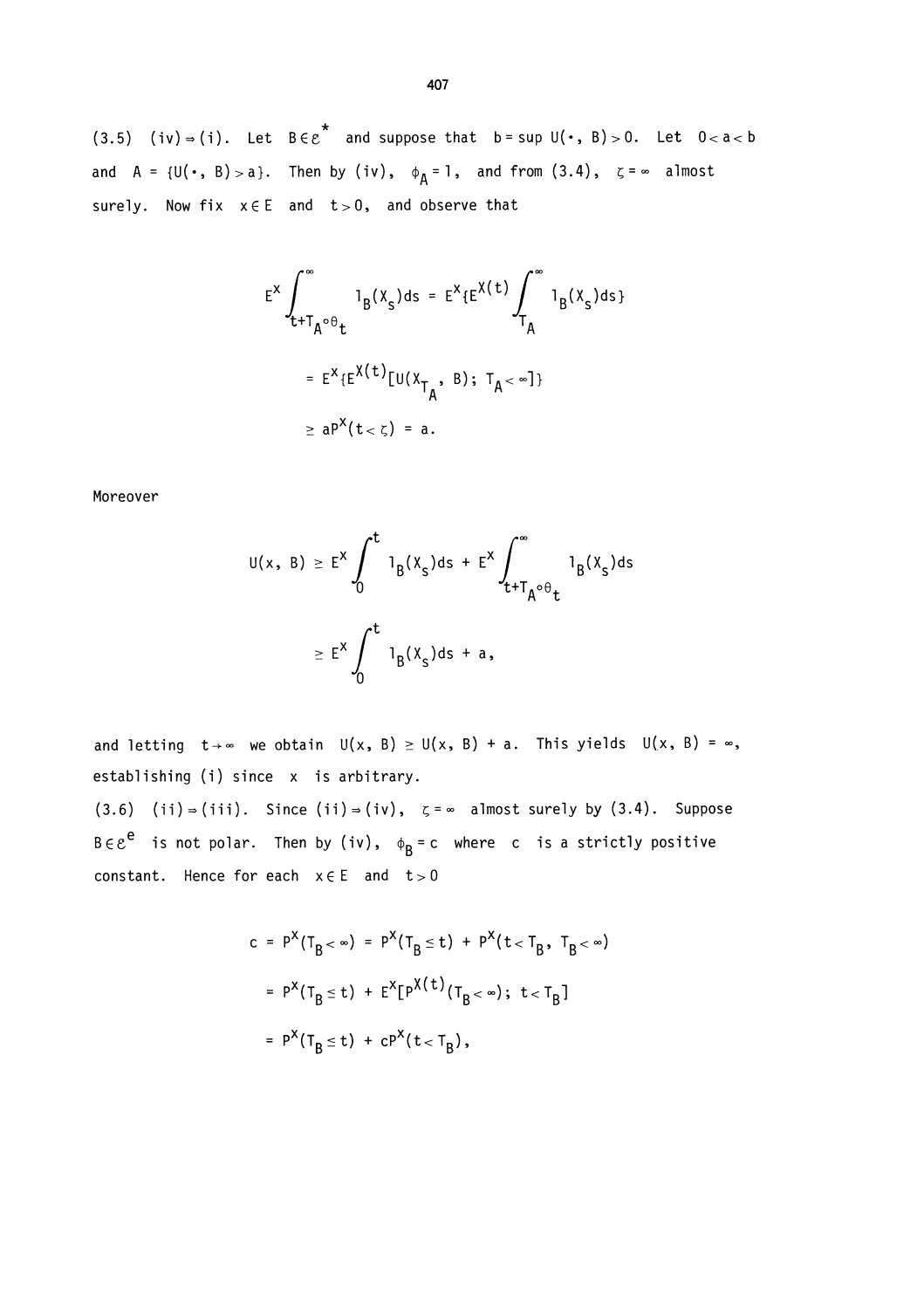and letting  $t \rightarrow \infty$  we obtain c(1-c) = 0. Since c  $\neq$  0 we must have c = 1 proving (iii).

In view of (3.3), (3.5), and (3.6) we have now established the equivalence of the first five statements in (2.4).

(v) = (vi). Let 
$$
B \in \mathcal{E}^e
$$
 and assume that B is not polar. By (iii),  
\n $P^X(L_B > 0) = \phi_B(x) = 1$  for all x. Let  $\psi(x) = P^X(L_B < \infty) = P^X(0 < L_B < \infty)$ . Then  
\n $P_t \psi(x) = P^X(t < L_B < \infty)$ . Thus  $\psi$  is excessive and  $P_t \psi \to 0$  as  $t \to \infty$ . By (v)  
\n $\psi = c$ , and since  $\zeta = \infty$  almost surely according to (3.4),  $c = P_t c$ . But  
\n $P_t c = P_t \psi \to 0$  as  $t \to \infty$ . Therefore  $c = 0$  proving (vi).

It remains to show that  $(vii) = (i)$  in order to complete the proof of  $(2.4)$ . Let  $B \in e^*$  and suppose that for some  $x \in E$ ,  $U(x, B) < \infty$ . Then for this x,  $P_t U I_B(x) \rightarrow 0$  as  $t \rightarrow \infty$ . If  $a > 0$  let  $G = {U(\cdot, B) > a}$ . If G is not empty (vii) implies that  $L_G = \infty$  almost surely and consequently for each t,  $P^X(t + T_G^o \theta_t < \infty) = 1$ . But ..

$$
P_{t}U1_{B}(x) \geq E^{X}[U1_{B}(X_{t+T_{G}^{\circ}\theta_{t}}); t+T_{G^{\circ}\theta_{t}} < \infty]
$$
  

$$
= E^{X} \{E^{X(t)}[U1_{B}(X_{T_{G}}); T_{G} < \infty]\}
$$
  

$$
\geq aP^{X}(t+T_{G^{\circ}\theta_{t}} < \infty) = a.
$$

Hence G must be empty and since  $a > 0$  was arbitrary  $U(\cdot, B) = 0$ . This completes the proof of (2.4).

#### REFERENCES

1. J. Azéma, M. Kaplan-Duflo, and D. Revuz. Récurrence fine des processus de Markov. Ann. Inst. Henri Poincaré, 11 (1966), 185-220.